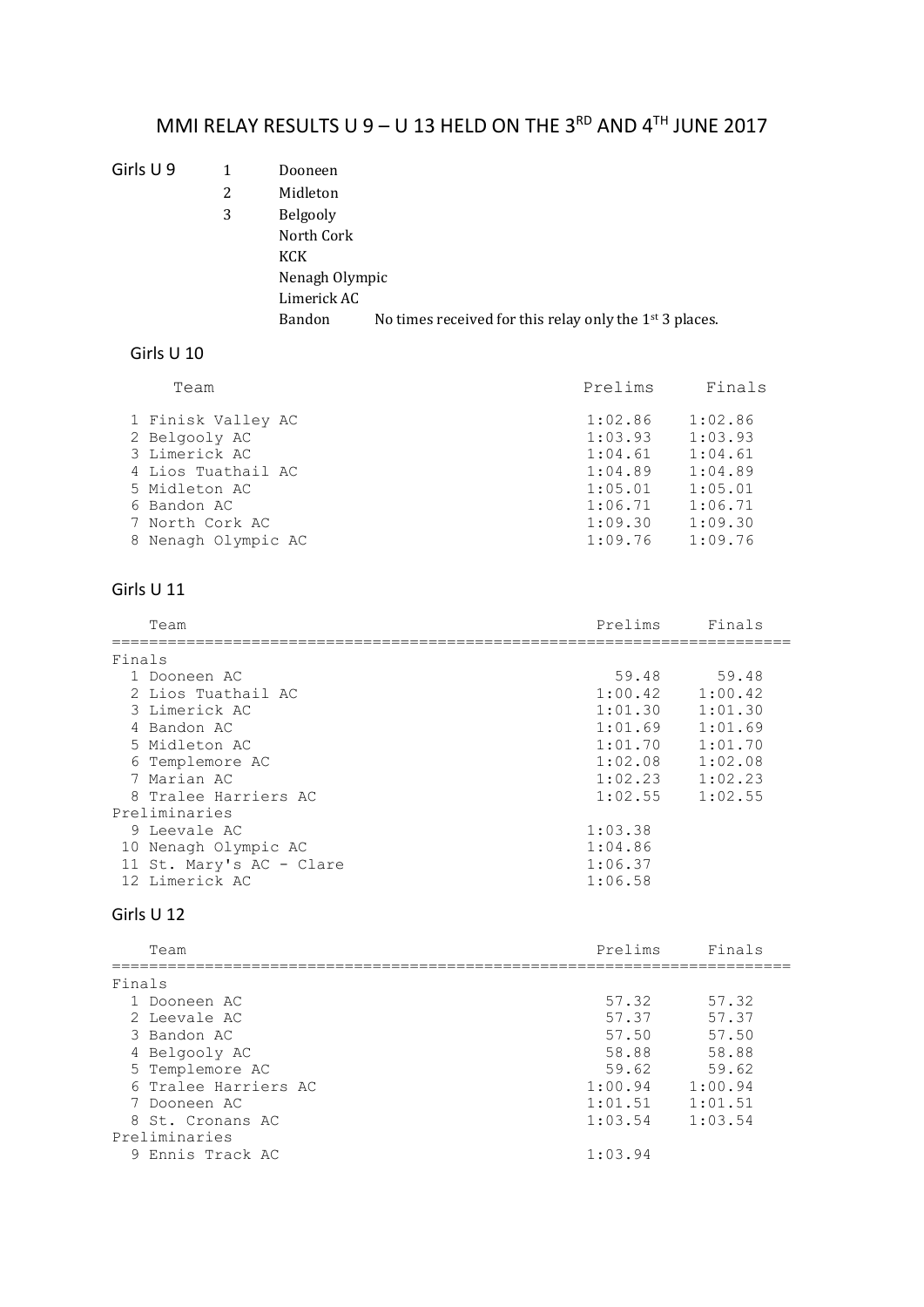## Girls U 13

|        | Team                | Prelims | Finals |
|--------|---------------------|---------|--------|
| Finals |                     |         |        |
|        | 1 Dooneen AC        | 55.16   | 55.16  |
|        | 2 Templemore AC     | 56.05   | 56.05  |
|        | 3 Leevale AC        | 56.12   | 56.12  |
|        | 4 Ennis Track AC    | 56.20   | 56.20  |
|        | 5 Nenagh Olympic AC | 56.31   | 56.31  |
|        | 6 Marian AC         | 56.43   | 56.43  |
|        | 7 St. Cronans AC    | 57.00   | 57.00  |

# Boys U 9

| Team                     | Prelims | Finals  |  |  |
|--------------------------|---------|---------|--|--|
| Finals                   |         |         |  |  |
| 1 Leevale AC             | 1:07.42 | 1:07.42 |  |  |
| 2 St. Cronans AC         | 1:07.47 | 1:07.47 |  |  |
| 3 Lios Tuathail AC       | 1:07.59 | 1:07.59 |  |  |
| 4 Grange Fermoy AC       | 1:08.07 | 1:08.07 |  |  |
| 5 Doheny AC              | 1:09.27 | 1:09.27 |  |  |
| 6 Newport AC             | 1:09.37 | 1:09.37 |  |  |
| 7 Nenagh Olympic AC      | 1:11.00 | 1:11.00 |  |  |
| 8 Bandon AC              | 1:11.21 | 1:11.21 |  |  |
| Preliminaries            |         |         |  |  |
| 9 Dooneen AC             | 1:11.44 |         |  |  |
| 10 St. Mary's AC - Clare | 1:13.13 |         |  |  |
| 11 Limerick AC           | 1:17.56 |         |  |  |

# Boys U 10

|        | Team                  | Prelims | Finals  |
|--------|-----------------------|---------|---------|
| Finals |                       |         |         |
|        | 1 Leevale AC          | 1:01.53 | 1:01.53 |
|        | 2 Lios Tuathail AC    | 1:03.61 | 1:03.61 |
|        | 3 Limerick AC         | 1:04.05 | 1:04.05 |
|        | 4 Bandon AC           | 1:04.27 | 1:04.27 |
|        | 5 North Cork AC       | 1:04.69 | 1:04.69 |
|        | 6 Leevale AC          | 1:05.32 | 1:05.32 |
|        | 7 Derg AC             | 1:05.37 | 1:05.37 |
|        | 8 Templemore AC       | 1:06.18 | 1:06.18 |
|        | Preliminaries         |         |         |
|        | 9 Midleton AC         | 1:05.83 |         |
|        | 10 Tralee Harriers AC | 1:07.33 |         |
|        | 11 Dooneen AC         | 1:07.60 |         |
|        | 12 Nenagh Olympic AC  | 1:08.18 |         |
|        | 13 Ennis Track AC     | 1:09.74 |         |
|        | 14 St. Cronans AC     | 1:10.76 |         |
|        | 15 K C K AC           | 1:11.91 |         |
|        | 16 North Cork AC      | 1:13.61 |         |